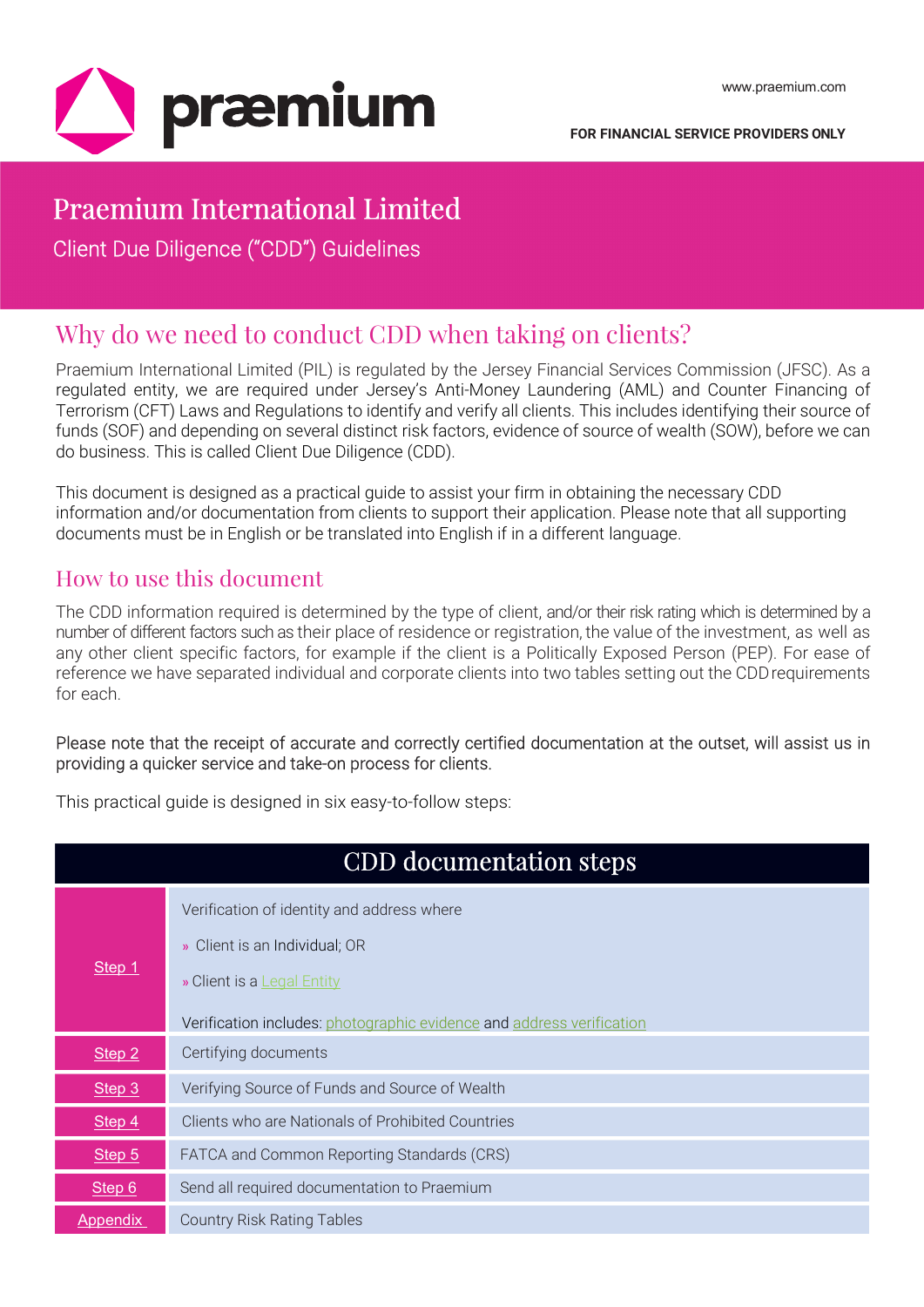# Step 1 – Verification of identity and address

In order to verify the identity of a client, we require photographic evidence as well as evidence of the residential address. The following table confirms the form(s) of identification and address verification that will be required to support an application based on the residency/nationality of the client(s). As we will not meet the majority of our clients face to face, certified copies of any documentation will be required.

| Individual (Sole or joint account)                                                                                                                                  |                                              |                                                                                                                                                                                                                                                                                                                                                                                                                                                                                                                                                                                                                                                                                                                                                                                                                          |                                                                                                                                                                                                                                                                                                                                                                                                                                                                                                                                                                                                                                                                                                                                                                                                                                                                                                                                                                         |  |  |  |
|---------------------------------------------------------------------------------------------------------------------------------------------------------------------|----------------------------------------------|--------------------------------------------------------------------------------------------------------------------------------------------------------------------------------------------------------------------------------------------------------------------------------------------------------------------------------------------------------------------------------------------------------------------------------------------------------------------------------------------------------------------------------------------------------------------------------------------------------------------------------------------------------------------------------------------------------------------------------------------------------------------------------------------------------------------------|-------------------------------------------------------------------------------------------------------------------------------------------------------------------------------------------------------------------------------------------------------------------------------------------------------------------------------------------------------------------------------------------------------------------------------------------------------------------------------------------------------------------------------------------------------------------------------------------------------------------------------------------------------------------------------------------------------------------------------------------------------------------------------------------------------------------------------------------------------------------------------------------------------------------------------------------------------------------------|--|--|--|
| <b>CERTIFIED IDENTIFICATION</b><br><b>EVIDENCE</b><br>(must be current and certified<br>within the last $3$ months)                                                 |                                              | Passport<br>Driving licence<br>National ID card<br>indicators, one form of identification evidence is acceptable.                                                                                                                                                                                                                                                                                                                                                                                                                                                                                                                                                                                                                                                                                                        | Any two of the following (please note that all identification documents must be in colour):<br>Please note that for Jersey, Guernsey and Isle of Man resident customers who have no high risk                                                                                                                                                                                                                                                                                                                                                                                                                                                                                                                                                                                                                                                                                                                                                                           |  |  |  |
| <b>CERTIFIED RESIDENTIAL</b><br><b>ADDRESS EVIDENCE</b><br>(must be less than three<br>months old)                                                                  |                                              | Any one of the following:<br>A copy of a recent utility bill (e.g. water/electricity)<br>$\bullet$<br>A bank statement<br>$\bullet$<br>Rates/council tax statement<br>$\bullet$<br>Government correspondence (e.g. National Insurance/ Social Security or income tax<br>$\bullet$<br>statement)<br>Letter from a suitable certifier (as defined in step 3) verifying residence of the client(s)<br>$\bullet$<br>Residence visa plus copy of rental/lease agreement<br>$\bullet$<br>Driving licence (valid and bearing residential address & only if not used as a form of<br>$\bullet$<br>identification)<br>Locator address - see notes on page 5<br>$\bullet$                                                                                                                                                          |                                                                                                                                                                                                                                                                                                                                                                                                                                                                                                                                                                                                                                                                                                                                                                                                                                                                                                                                                                         |  |  |  |
|                                                                                                                                                                     |                                              | Client is a Legal Entity                                                                                                                                                                                                                                                                                                                                                                                                                                                                                                                                                                                                                                                                                                                                                                                                 |                                                                                                                                                                                                                                                                                                                                                                                                                                                                                                                                                                                                                                                                                                                                                                                                                                                                                                                                                                         |  |  |  |
| <b>LEGAL TYPE</b>                                                                                                                                                   |                                              | LINKS TO RISK CATEGORY 1<br>ALL of the information/documentation detailed below<br>is required                                                                                                                                                                                                                                                                                                                                                                                                                                                                                                                                                                                                                                                                                                                           | LINKS TO RISK CATEGORY 2 or 3<br>ALL of the information/documentation detailed below<br>is required                                                                                                                                                                                                                                                                                                                                                                                                                                                                                                                                                                                                                                                                                                                                                                                                                                                                     |  |  |  |
| <b>COMPANY</b>                                                                                                                                                      | $\bullet$<br>$\bullet$<br>company.<br>Wealth | Certified copy of Certificate of Incorporation<br>(unless this can be sourced from web-<br>based registry)<br>Certified copy of regulatory licence or registration<br>certificate (unless this can be sourced from the<br>regulators website) confirming licence<br>permissions and any conditions attached to the<br>licensee (where applicable)<br>Names of all directors and persons holding a<br>controlling ownership and/or interest in the<br>Details of Source of Funds and Source of<br>In the case of a privately-owned company:<br>» Certified copy of structure chart inclusive of all<br>owners/controllers<br>» Names of all persons with a controlling<br>interest (see Client is an Individual section)<br>» Certified copy of Authorised Signatory List<br>Where any of the parties noted above are not | Certified copy of Certificate of Incorporation (unless<br>this can be sourced from web-based registry)<br>Certified copy of regulatory license or registration<br>certificate (unless this can be sourced from the<br>regulators website) confirming licence permissions<br>and any conditions attached to the licensee (where<br>applicable)<br>Certified copy of Memorandum & Articles of<br>$\bullet$<br>Incorporation<br>Names and CDD for all directors and persons<br>holding a controlling ownership and/or interest in the<br>company<br>Details and evidence to support source of funds and<br>source of wealth<br>Certified copy of latest audited financial statements<br>In the case of a privately-owned company:<br>» Certified copy of structure chart inclusive of all<br>owners/controllers<br>» Names and CDD on all persons with a<br>controlling interest (see Client is an Individual<br>section)<br>» Certified copy of Authorised Signatory List |  |  |  |
| individuals, full details will be required for any<br>beneficial owner or any controller with any form of<br>controlling ownership/interest in the entity involved. |                                              |                                                                                                                                                                                                                                                                                                                                                                                                                                                                                                                                                                                                                                                                                                                                                                                                                          | Where any of the parties noted above are not individuals,<br>full details and CDD will be required for any beneficial<br>owner or controller with any form of controlling<br>ownership/interest in the entity involved.                                                                                                                                                                                                                                                                                                                                                                                                                                                                                                                                                                                                                                                                                                                                                 |  |  |  |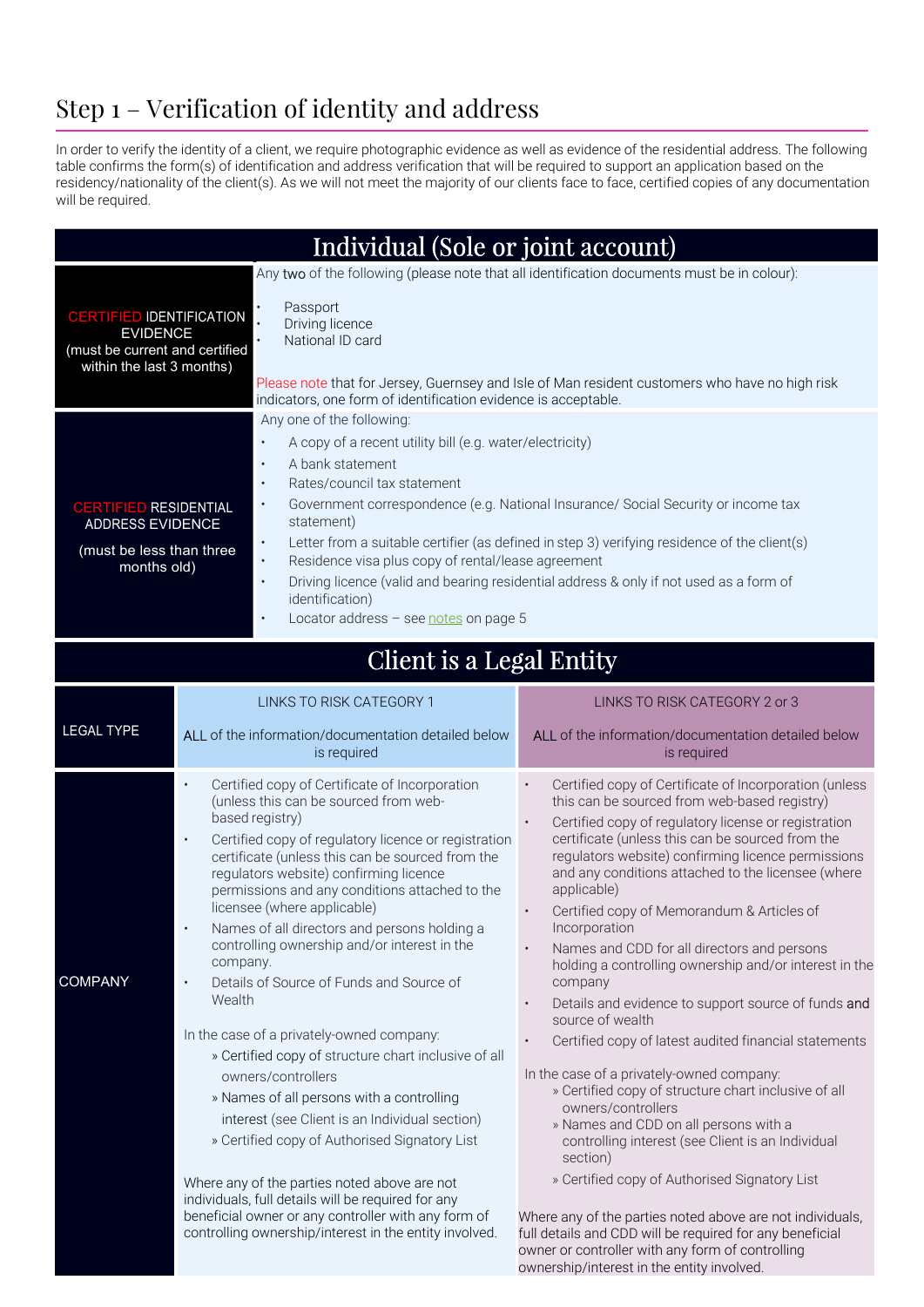| <b>PARTNERSHIPS</b>           | Certified copy of partnership agreement<br>Certified copy of Certificate of registration<br>$\bullet$<br>(unless this can be sourced from web-<br>based registry)<br>Certified copy of regulatory licence or an<br>$\bullet$<br>extract from the website of the company's<br>regulator confirming licence permissions<br>and any conditions attached to the licensee<br>(where applicable)<br>Names of all general and limited partners or<br>$\bullet$<br>anyone holding a controlling interest<br>Where any partner or controlling party is a<br>$\bullet$<br>corporate, it will be necessary to provide the<br>names of all persons with a controlling<br>interest in the corporate (see Client is an<br>Individual section)<br>Certified copy of Authorised Signatory List<br>$\bullet$<br>Details of Source of Funds and Source of<br>Wealth | Certified copy of partnership agreement<br>Certified copy of Certificate of registration (unless<br>this can be sourced from web-based registry)<br>Certified copy of regulatory licence or an<br>extract from the website of the company's<br>regulator confirming licence permissions and<br>any conditions attached to the licencee (where<br>applicable)<br>Names of all general and limited partners or<br>anyone holding a controlling interest<br>Where any partner or controlling party is a<br>corporate, it will be necessary to provide the<br>names and full CDD on all persons with a<br>controlling interest in the corporate (see Client<br>is an Individual section)<br>Certified copy of Authorised Signatory List<br>Latest audited financial statements<br>Details and evidence to support source of<br>funds and source of wealth |
|-------------------------------|---------------------------------------------------------------------------------------------------------------------------------------------------------------------------------------------------------------------------------------------------------------------------------------------------------------------------------------------------------------------------------------------------------------------------------------------------------------------------------------------------------------------------------------------------------------------------------------------------------------------------------------------------------------------------------------------------------------------------------------------------------------------------------------------------------------------------------------------------|-------------------------------------------------------------------------------------------------------------------------------------------------------------------------------------------------------------------------------------------------------------------------------------------------------------------------------------------------------------------------------------------------------------------------------------------------------------------------------------------------------------------------------------------------------------------------------------------------------------------------------------------------------------------------------------------------------------------------------------------------------------------------------------------------------------------------------------------------------|
| <b>TRUSTS</b>                 |                                                                                                                                                                                                                                                                                                                                                                                                                                                                                                                                                                                                                                                                                                                                                                                                                                                   |                                                                                                                                                                                                                                                                                                                                                                                                                                                                                                                                                                                                                                                                                                                                                                                                                                                       |
|                               | <b>CORPORATE TRUSTEE</b>                                                                                                                                                                                                                                                                                                                                                                                                                                                                                                                                                                                                                                                                                                                                                                                                                          | <b>CORPORATE TRUSTEE</b>                                                                                                                                                                                                                                                                                                                                                                                                                                                                                                                                                                                                                                                                                                                                                                                                                              |
|                               | Certified copy of regulatory licence or registration<br>certificate or an extract from the regulator<br>website (where applicable)<br>Certified copy of Certificate of<br>$\bullet$                                                                                                                                                                                                                                                                                                                                                                                                                                                                                                                                                                                                                                                               | Certified copy of regulatory license or registration<br>certificate or an extract from the regulator website<br>(where applicable)<br>Certified copy of the Certificate of Incorporation                                                                                                                                                                                                                                                                                                                                                                                                                                                                                                                                                                                                                                                              |
| CORPORATE<br><b>TRUSTEE</b>   | Incorporation (unless this can be sourced<br>from web-based registry)                                                                                                                                                                                                                                                                                                                                                                                                                                                                                                                                                                                                                                                                                                                                                                             | (unless this can be sourced from web-based<br>registry)                                                                                                                                                                                                                                                                                                                                                                                                                                                                                                                                                                                                                                                                                                                                                                                               |
| including<br>underlying trust | Names, addresses and contact information of<br>$\bullet$<br>all Trustees                                                                                                                                                                                                                                                                                                                                                                                                                                                                                                                                                                                                                                                                                                                                                                          | Names and CDD on Trustees (as per Individual<br>Section)                                                                                                                                                                                                                                                                                                                                                                                                                                                                                                                                                                                                                                                                                                                                                                                              |
|                               | Certified copy of Structure Chart<br>$\bullet$                                                                                                                                                                                                                                                                                                                                                                                                                                                                                                                                                                                                                                                                                                                                                                                                    | Certified copy of Structure Chart                                                                                                                                                                                                                                                                                                                                                                                                                                                                                                                                                                                                                                                                                                                                                                                                                     |
|                               | Certified copy of Authorised Signatory<br>$\bullet$<br>List of the Trustees                                                                                                                                                                                                                                                                                                                                                                                                                                                                                                                                                                                                                                                                                                                                                                       | Certified Copy of the Authorised Signatory List of the<br>Trustees                                                                                                                                                                                                                                                                                                                                                                                                                                                                                                                                                                                                                                                                                                                                                                                    |
|                               | <b>UNDERLYING TRUST</b>                                                                                                                                                                                                                                                                                                                                                                                                                                                                                                                                                                                                                                                                                                                                                                                                                           | Certified Copy of the Memorandum and Articles of<br>Association                                                                                                                                                                                                                                                                                                                                                                                                                                                                                                                                                                                                                                                                                                                                                                                       |
|                               | Certified copy of the Trust deed<br>$\bullet$                                                                                                                                                                                                                                                                                                                                                                                                                                                                                                                                                                                                                                                                                                                                                                                                     | <b>UNDERLYING TRUST</b>                                                                                                                                                                                                                                                                                                                                                                                                                                                                                                                                                                                                                                                                                                                                                                                                                               |
|                               | Certified copy of Deed of Appointment of<br>Trustee                                                                                                                                                                                                                                                                                                                                                                                                                                                                                                                                                                                                                                                                                                                                                                                               | Certified copy of the Trust Deed                                                                                                                                                                                                                                                                                                                                                                                                                                                                                                                                                                                                                                                                                                                                                                                                                      |
|                               | The names of all directors and all parties with a                                                                                                                                                                                                                                                                                                                                                                                                                                                                                                                                                                                                                                                                                                                                                                                                 | Certified Copy of Deed of Appointment of Trustee                                                                                                                                                                                                                                                                                                                                                                                                                                                                                                                                                                                                                                                                                                                                                                                                      |
|                               | controlling ownership/interest or who exert<br>control over the Trust<br>Confirmation on Source of Funds and Source of<br>$\bullet$                                                                                                                                                                                                                                                                                                                                                                                                                                                                                                                                                                                                                                                                                                               | The names and CDD of all directors and all parties<br>with a controlling ownership/interest or who exert<br>control over the Trust (as per Individual Section)                                                                                                                                                                                                                                                                                                                                                                                                                                                                                                                                                                                                                                                                                        |
|                               | Wealth for Settlor or anyone who has settled<br>capital into the Trust                                                                                                                                                                                                                                                                                                                                                                                                                                                                                                                                                                                                                                                                                                                                                                            | Confirmation and evidence for Source of Funds and<br>٠<br>Source of Wealth for Settlor or anyone who has<br>settled capital into the Trust                                                                                                                                                                                                                                                                                                                                                                                                                                                                                                                                                                                                                                                                                                            |
|                               |                                                                                                                                                                                                                                                                                                                                                                                                                                                                                                                                                                                                                                                                                                                                                                                                                                                   | Certified copies of Financial statements and/or<br>٠<br>audited financial statements                                                                                                                                                                                                                                                                                                                                                                                                                                                                                                                                                                                                                                                                                                                                                                  |
|                               | Certified copy of regulatory license or<br>$\bullet$<br>registration certificate or an extract from<br>the regulator website (where applicable)                                                                                                                                                                                                                                                                                                                                                                                                                                                                                                                                                                                                                                                                                                   | Certified copy of regulatory license or registration<br>certificate or an extract from the regulator website<br>(where applicable)                                                                                                                                                                                                                                                                                                                                                                                                                                                                                                                                                                                                                                                                                                                    |
|                               | Certified confirmation of Signatories of Trustee(s) .<br>$\bullet$                                                                                                                                                                                                                                                                                                                                                                                                                                                                                                                                                                                                                                                                                                                                                                                | Certified confirmation of Signatories of Trustee(s)                                                                                                                                                                                                                                                                                                                                                                                                                                                                                                                                                                                                                                                                                                                                                                                                   |
|                               | Names, addresses and contact information of all<br>$\bullet$<br>Trustees                                                                                                                                                                                                                                                                                                                                                                                                                                                                                                                                                                                                                                                                                                                                                                          | $\bullet$<br>CDD for the Trustee/s and authorised signatories (as<br>per Individual section)                                                                                                                                                                                                                                                                                                                                                                                                                                                                                                                                                                                                                                                                                                                                                          |
| <b>INDIVIDUAL</b>             | <b>UNDERLYING TRUST</b>                                                                                                                                                                                                                                                                                                                                                                                                                                                                                                                                                                                                                                                                                                                                                                                                                           | <b>UNDERLYING TRUST</b>                                                                                                                                                                                                                                                                                                                                                                                                                                                                                                                                                                                                                                                                                                                                                                                                                               |
| <b>TRUSTEE</b>                | Certified copy of Trust Deed<br>$\bullet$<br>Certified copy of the Deed of Appointment of<br>$\bullet$                                                                                                                                                                                                                                                                                                                                                                                                                                                                                                                                                                                                                                                                                                                                            | Certified copy of Trust Deed                                                                                                                                                                                                                                                                                                                                                                                                                                                                                                                                                                                                                                                                                                                                                                                                                          |
| including<br>underlying trust | Trustee(s)                                                                                                                                                                                                                                                                                                                                                                                                                                                                                                                                                                                                                                                                                                                                                                                                                                        | Certified copy of Deed of Appointment of Trustee(s)                                                                                                                                                                                                                                                                                                                                                                                                                                                                                                                                                                                                                                                                                                                                                                                                   |
|                               | Names, addresses and DOB of Settlor, protector<br>$\bullet$<br>and anyone who has settled capital into the Trust<br>or has a beneficial interest or is the object of<br>power over the Trust                                                                                                                                                                                                                                                                                                                                                                                                                                                                                                                                                                                                                                                      | CDD for Settlor, protector and anyone who has<br>settled capital into the Trust or has a beneficial<br>interest or is the object of power over the Trust<br>Evidence of Source of Funds and Source of Wealth<br>$\bullet$                                                                                                                                                                                                                                                                                                                                                                                                                                                                                                                                                                                                                             |
|                               | Confirmation on Source of Funds and Source of<br>$\bullet$<br>Wealth for Settlor or anyone who has settled<br>capital into the Trust                                                                                                                                                                                                                                                                                                                                                                                                                                                                                                                                                                                                                                                                                                              | for Settlor and anyone who has settled capital into<br>the Trust                                                                                                                                                                                                                                                                                                                                                                                                                                                                                                                                                                                                                                                                                                                                                                                      |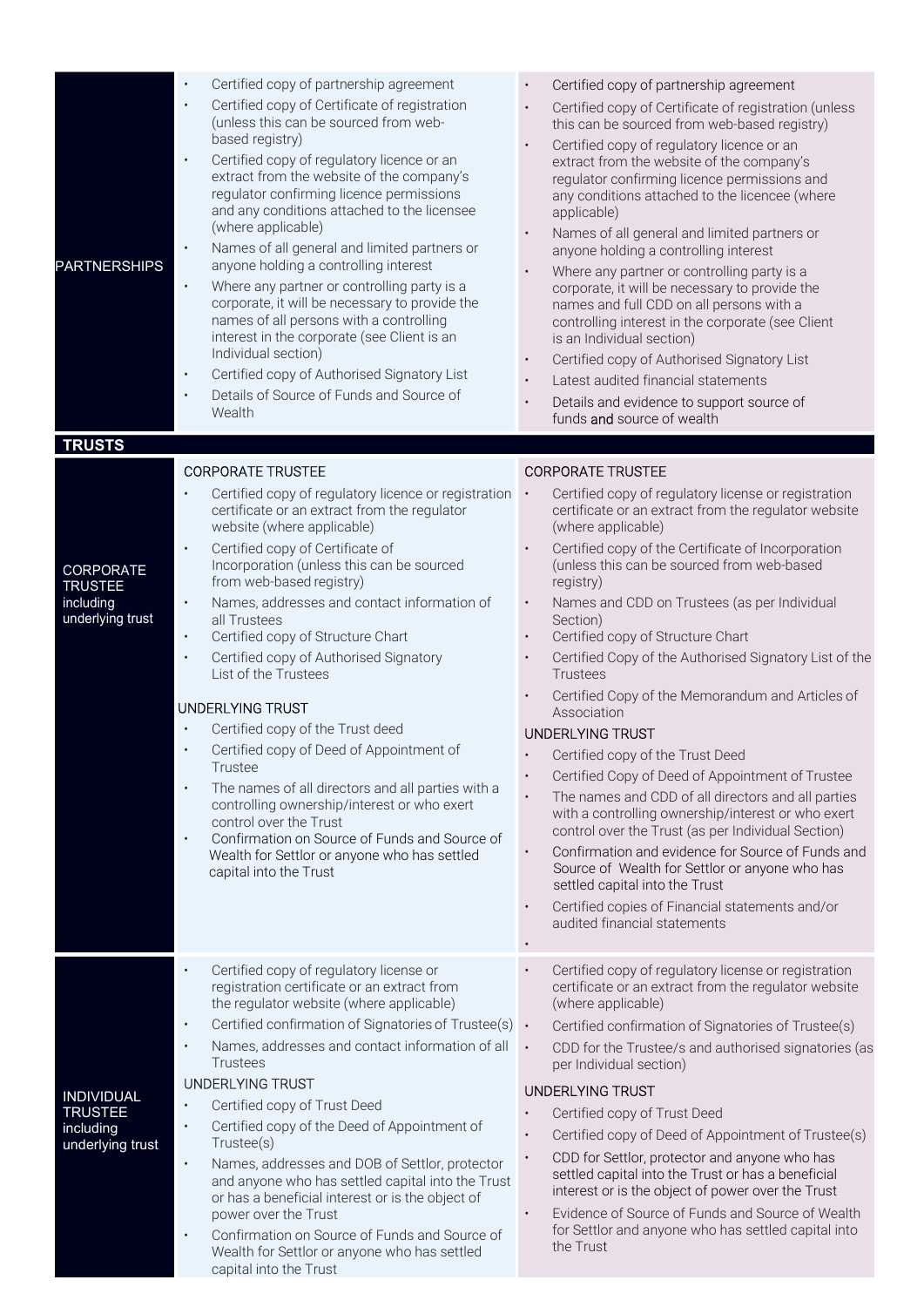For Settlors and Beneficiaries with a vested interest\* or an appointed Protector, beneficial owner or object of power please refer to "Client is An Individual" section.

\* A vested interest is an entitled benefit, which can be conveyed to a separate party.

| Pension Trustee | Certified copy of regulatory license or registration certificate or an extract from the website of the company's<br>regulator<br>Certified copy of Certificate of Incorporation (unless this can be sourced from web-based company registry)<br>or an extract from the company registry website<br>Certified copy of the regulated pension or savings scheme Certificate.<br>٠<br>Authorised Signatory List.<br>Certified copy of Deed of Appointment of Trustee (if applicable)<br>CDD for each Trustee (see client is a Natural Person section above).<br>Register of Directors<br>Shareholder register & CDD for all shareholders |
|-----------------|--------------------------------------------------------------------------------------------------------------------------------------------------------------------------------------------------------------------------------------------------------------------------------------------------------------------------------------------------------------------------------------------------------------------------------------------------------------------------------------------------------------------------------------------------------------------------------------------------------------------------------------|
|                 | Additional requirements for higher risk relationships where applicable:<br>Certified copies of Financial Statements and/or audited financial statements                                                                                                                                                                                                                                                                                                                                                                                                                                                                              |

Please note that we reserve the right to ask for additional information or verification documents as and when required. Legal entities may also be required to provide a detailed AML questionnaire.

### PHOTOGRAPHIC EVIDENCE:

We will accept a **certified** copy of two of the following:

- » A current Passport
- » A current National Identity card;
- » A current Driving licence, where the licensing authority carries out a check on the holder's identity before issuing.

Please Note: the copy document MUST be in COLOUR and high resolution (a minimum of 300 dpi). Full page photocopies are preferred,

#### All documents must be certified and signed (with a "wet" signature) by a Suitable Certifier (as noted in Step 2 including the following wording and details:

"I hereby certify that this document is a true copy of the original and a true likeness of the individual" Print Name: Signed: Date: Company name: Company address; Telephone No: et al. et al. et al. et al. et al. et al. et al. et al. et al. et al. et al. et al. et al. et al. et al. et al. et al. et al. et al. et al. et al. et al. et al. et al. et al. et al. et al. et al. et al. et al

#### ADDRESS VERIFICATION:

There are different forms of address verification, such as a utility bill or bank statement as noted within the table above.

All documents must be certified and signed (with a "wet" signature by a Suitable Certifier (as noted in Step 2), including the following wording and details:

| "I hereby certify that this document is a true copy of the original" |                  |  |  |  |
|----------------------------------------------------------------------|------------------|--|--|--|
|                                                                      |                  |  |  |  |
| Print Name:                                                          |                  |  |  |  |
| Signed:                                                              |                  |  |  |  |
| Date:                                                                |                  |  |  |  |
| Company name:                                                        | Company address; |  |  |  |
| Telephone No:                                                        | Email address:   |  |  |  |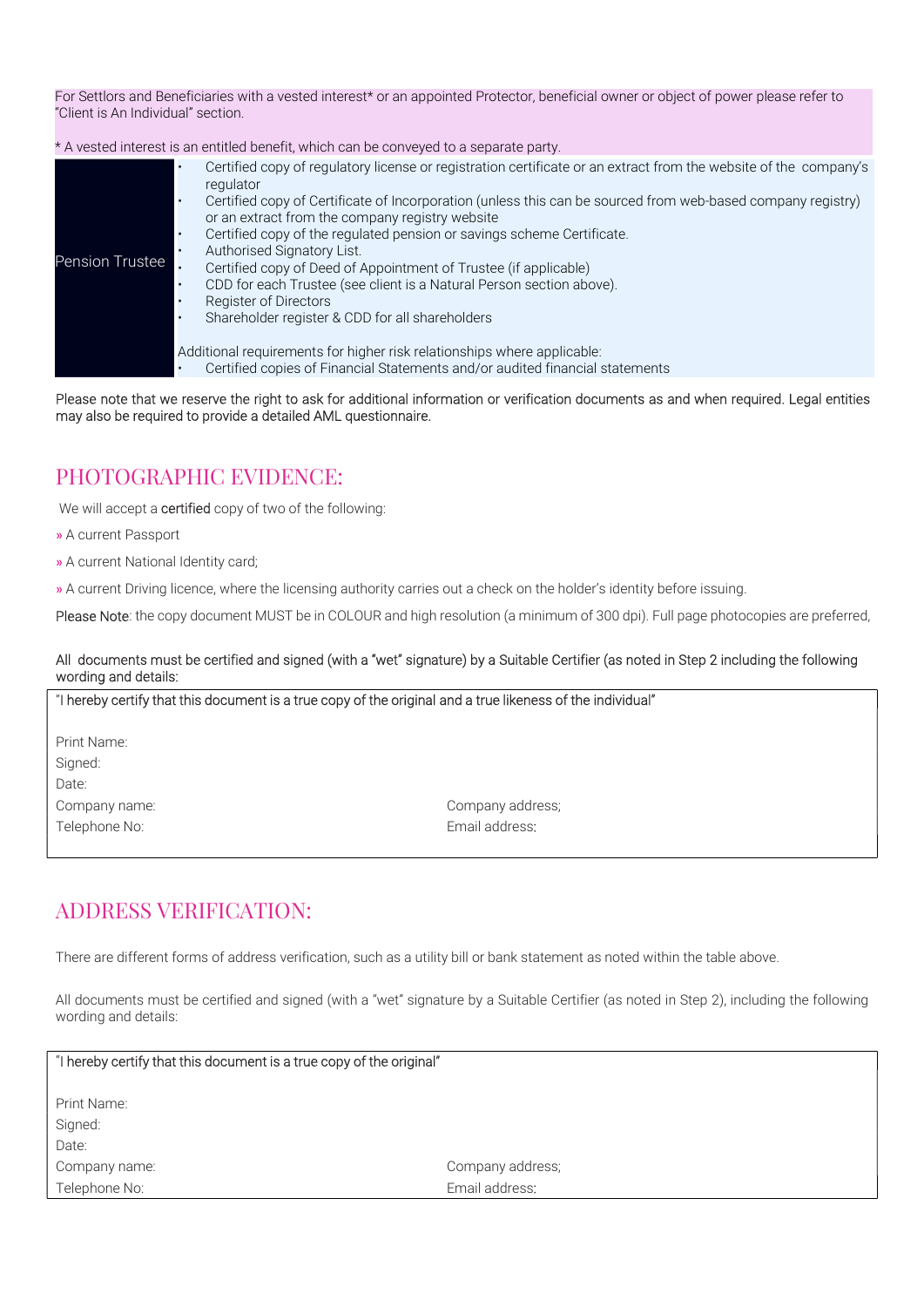## Locator Address:

Where an individual has a valid reason for being unable to produce more usual evidence of their residential address, we can accept the following:

#### Home visit

We can accept written confirmation from an individual satisfying the criteria for a suitable certifier, that he or she has visited the individual at that address.

#### Locator address confirmation

If it is not possible to visit an individual's address to verify location, a "locator address" may be obtained. A "locator" address is an address at which it would normally be possible to physically meet or contact an individual (with or without prior arrangement), for example, an individual's place of work. This option should only be used in exceptional circumstances where all other options have been exhausted.

For a locator address confirmation to be acceptable we require a letter from the employer on company headed paper and signed by a duly authorised representative detailing:

- » The name of the employee,
- » Confirming the length of contract with the company (dates to/from)
- » Confirming that the employer has the means to locate and contact the individual on demand
- » Confirmation that the employee is located at their office (address).

# Step 2 - Certifying documents

## Suitable Certifiers

A suitable certifier must have met the person at the time the documents are being certified. The following individuals are permitted to certify documentation:

» A Director, officer or manager of a regulated financial services business which is operating in a well-regulated country or territory or of a branch or subsidiary of a group headquartered in a well-regulated country or territory which applies group standards to subsidiaries and branches world-wide and tests the application of and compliance with such standards;

- » A member of the Judiciary, a senior civil servant or a serving police or customs officer;
- » An officer of an embassy, consulate or high commission of the country of issue of the document being used as evidence of Identity;
- » An individual who is a member of a professional body that sets and enforces ethical standards (e.g. Notary);
- » An individual that is qualified to conduct certification services under authority of the Certification and International Trade Committee (e.g. Chamber of Commerce).

## Step 3 - Source of Funds and Source of Wealth

We are required to understand the Source of Funds and the Source of Wealth of our clients.

Source of Funds (SOF) – This is the activity which generates the funds associated with this investment (e.g. client's occupation/business activities or transferring a pension or existing investment product). If SOF is from earnings, please detail the job title in the Profession field within the application form. If retired, please state the last employment (e.g. CEO of XYZ Ltd).

Source of Wealth (SOW) – This is distinct from SOF and describes the activities which have generated the total net worth of the client, not just the funds associated with this particular investment. This could be in the form of an inheritance or other business activities. It may be the case that your client's SOF and SOW are the same and this should be noted within the application form.

### Evidencing the SOF and SOW

Evidence of SOF and SOW will be required as part of our enhanced due diligence (EDD) requirements if the client is classed as a Politically Exposed Person (PEP) or where they are classified as higher risk. To assist you in understanding how we categorise risk in different countries, please see the Country Risk Rating tables included in the Appendix. Examples of where a client would be classed as high risk include (this list is not exhaustive):

- » the client is resident in a higher risk jurisdiction;
- » the Adviser is based in a higher risk jurisdiction;
- » SOF/SOW is from a higher risk industry (e.g. oil & gas, military/defence equipment, cryptocurrency, weapons supply/manufacture;
- » SOF/SOW is from a higher risk jurisdiction; or
- » the value of the intended investment is over £500k (or currency equivalent).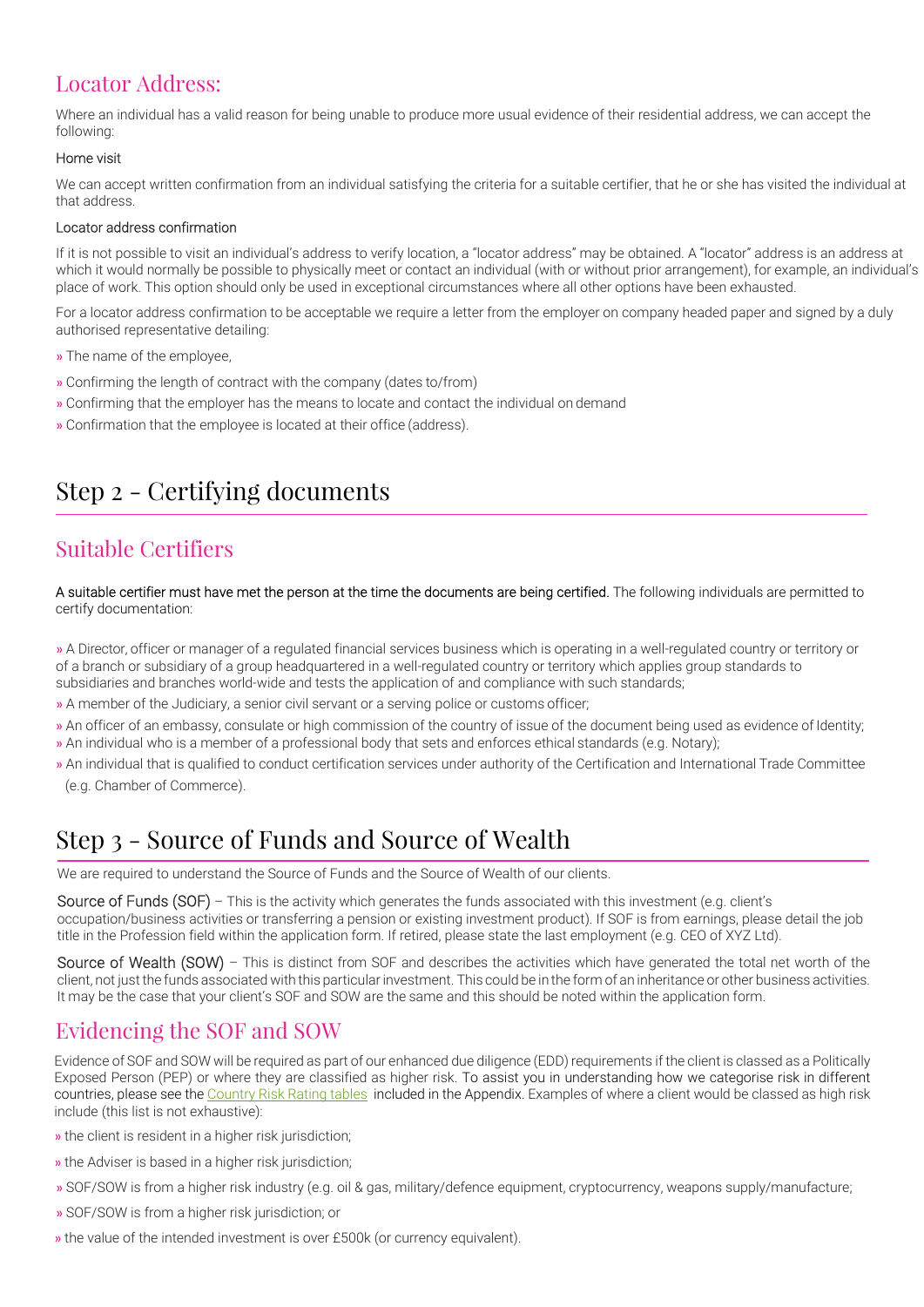## Documentary Evidence

The following table provides examples of what is acceptable as evidence of SOF/SOW and one of these documents is acceptable.

Please note that all submitted documents must be correctly certified. More information on the certification process can be found in Step 2 Certifying Documents. Praemium reserves the right to request additional information and/or documentation as we deem necessary.

## Retired individuals

Praemium understands that for retired individuals it may be difficult to obtain evidence of source of funds/wealth as retirement may have happened some time ago. In these circumstances, it is acceptable for a letter to be provided from a regulated firm or someone who would be considered as a suitable certifier, noted above, confirming how the wealth was accumulated.

## Individuals not in employment

If an individual is not currently working, we need to understand how the funds being placed into an investment, have been accumulated prior to ceasing employment. It is also common for non-working spouses to establish accounts in their own name and for funds to be paid by the working spouse. In this circumstance, we need evidence of the SOF/SOW for the spouse as per the above guidance.

| <b>DESCRIPTION</b>                                                   | DOCUMENTARY EVIDENCE (ONE OF THE BELOW)                                                                                                                                                                                                                                                                                                                                                                                                    |
|----------------------------------------------------------------------|--------------------------------------------------------------------------------------------------------------------------------------------------------------------------------------------------------------------------------------------------------------------------------------------------------------------------------------------------------------------------------------------------------------------------------------------|
| <b>COMPANY SALE</b>                                                  | Copy of Share Sale Agreement<br>Copy of letter/statement confirming the sale from either a solicitor/lawyer and/or<br>accountant (regulated)                                                                                                                                                                                                                                                                                               |
| <b>INHERITANCE</b>                                                   | Grant of Probate which must include the value of the estate<br>$\bullet$<br>Signed letter from solicitor/lawyer<br>$\bullet$                                                                                                                                                                                                                                                                                                               |
| PROPERTY SALE                                                        | Copy of the Sale Contract/Agreement<br>$\bullet$<br>Copy of letter/statement confirming the sale from either a solicitor/lawyer and/or<br>accountant (regulated)                                                                                                                                                                                                                                                                           |
| <b>INCOME FROM EMPLOYMENT</b>                                        | Latest 3 months' payslips<br>$\bullet$<br>Bonus statement (if payment is not included within payslips)<br>$\bullet$<br>Latest set of audited accounts (if self-employed)<br>$\bullet$<br>Bank statements clearly showing receipt of the most recent 3 months regular<br>$\bullet$<br>salary payments from named employer<br>Employer letter confirming annual salary on headed paper and signed by an authorised<br>$\bullet$<br>signatory |
| <b>SAVINGS</b>                                                       | Copy of bank statements covering a 3-month period which shows total savings from<br>$\bullet$<br>accumulated wealth. If the statement does not evidence the accumulation, please<br>supply one of the listed documents (e.g. if savings is from income, supply one of the<br>required documents from the income section).                                                                                                                  |
| <b>SHARE SALE</b>                                                    | Copy of the sale document<br>$\bullet$<br>Copy of the Contract Note(s)<br>$\bullet$                                                                                                                                                                                                                                                                                                                                                        |
| <b>INVESTMENT</b>                                                    | Investment Certificates, Contract Notes or Statement(s)<br>$\bullet$<br>Confirmation from relevant investment company<br>$\bullet$<br>Bank statement(s) showing receipt of payment by investment company name<br>$\bullet$<br>Signed letter from regulated accountant/solicitor or lawyer detailing the investment<br>$\bullet$                                                                                                            |
| PENSION TRANSFERS /<br><b>SURRENDED POLICIES</b>                     | Letter from previous product provider regarding notification of proceeds of claim<br>$\bullet$<br>Closing statement from previous product provider<br>$\bullet$                                                                                                                                                                                                                                                                            |
| <b>DISTRIBUTION</b><br>(e.g. from a Trust, Company or<br>Foundation) | Letter from the principals of the entity confirming that you are a beneficiary and in<br>$\bullet$<br>what capacity they are acting, together with a copy of the portfolio valuation or similar<br>reflecting the sum distributed<br>Certified copy of the Deed of Distribution<br>$\bullet$                                                                                                                                               |
| <b>LOTTERY WIN</b>                                                   | Letter from relevant organisation (lottery HQ, betting shop or casino)<br>٠<br>Bank statement(s) showing funds deposited by company name<br>$\bullet$<br>Copies of media coverage as supporting evidence (where applicable)<br>$\bullet$                                                                                                                                                                                                   |
| <b>COMPSENSATION SETTLEMENT</b>                                      | Letter/Court Order from compensating body confirming the amount awarded<br>$\bullet$<br>Signed Letter from solicitor/lawyer confirming the amount awarded to you in settlement                                                                                                                                                                                                                                                             |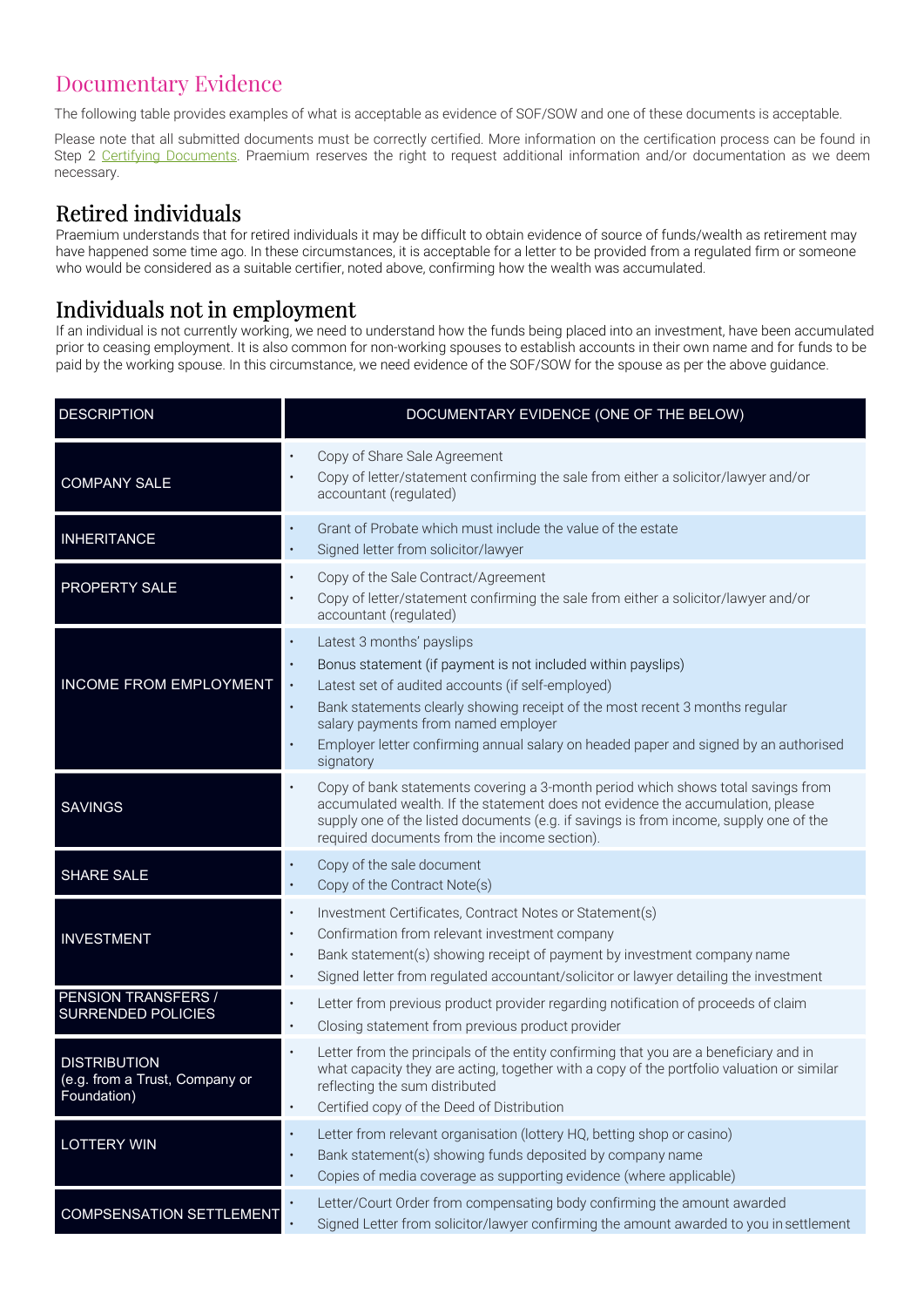| <b>DIVORCE SETTLEMENT</b> |                                                  | Letter/Court Order from relevant body confirming the amount awarded<br>Signed Letter from solicitor/lawyer confirming the amount awarded to you in settlement                                                                                                                                                                                                                                                                                                                                                                                                                                                                                                                                                                                                                                                                                                                                                                                                                                                 |
|---------------------------|--------------------------------------------------|---------------------------------------------------------------------------------------------------------------------------------------------------------------------------------------------------------------------------------------------------------------------------------------------------------------------------------------------------------------------------------------------------------------------------------------------------------------------------------------------------------------------------------------------------------------------------------------------------------------------------------------------------------------------------------------------------------------------------------------------------------------------------------------------------------------------------------------------------------------------------------------------------------------------------------------------------------------------------------------------------------------|
| <b>GIFT</b>               | $\bullet$<br>$\bullet$<br>$\bullet$<br>$\bullet$ | Identification of the Grantor i.e. person gifting the monies (even if this is coming from their<br>account)<br>Letter from Grantor explaining the gift which clearly records that the monies are a gift<br>In respect of gifts of £10,000 and above, the person gifting the money to provide evidence<br>as to how they acquired the funds<br>A copy of the Grantor's bank statement evidencing that the money was paid to the named<br>person as gift.<br>A copy of the client's bank statement showing the gifted monies being paid into the bank<br>account<br>If the gifted monies were paid into the client's account 3 or more months ago then we will<br>also require a copy of a current bank statement<br>Documentary evidence as to the Grantor's source of wealth as detailed in this table and if<br>applicable the client's source of wealth<br>If the gift is from a spouse and the husband and wife have different surnames, we will<br>require a certified copy of their marriage certificate |

# Step 4 Clients who are Nationals of Prohibited Countries

As noted within the Country Risk Tables, there are countries where Praemium will not do business with for clients who are resident in or have close links to these countries. However, for nationals of these countries who are living outside of their home country, we may be able to onboard. However, we would need a full understanding of the links the client has to their home country. Please include the following information in the form of a letter on headed paper when sending through the CDD documents:

- » What links the client has to their home country, such as do they visit often;
- » Whether any income is derived from that country;
- » When they left and information on their employment history;
- » Whether there is any intention to return to their home country in the near future

# Step 5 FATCA and Common Reporting Standards (CRS)

A TIN or equivalent is required for FATCA and Common Reporting Standards. This information must be included within the application form. If you have a US reporting requirement please include the relevant W8 or W9 form.

### Jersey Residents:

For the purposes of reporting on Jersey residents, under the Inter-governmental Agreements (IGA), the taxpayer identification number (TIN) will be the taxpayer's Jersey social security number. Social security numbers begin with two letters, usually JY, followed by six digits, and a letter: A, B, C, or D. An example would be JY000000A. The TIN for a Jersey entity is the tax reference number, which takes the format of two letters and up to five digits.

#### Others:

Please find below some examples for what would be classified as a TIN:

- » In the UK, the TIN is the Unique Taxpayer Reference (UTR) or the National Insurance Number (NINO).
- » In Ireland, the TIN is the Personal Public Service Number (PPS No).
- » In the USA, the TIN is either a Social Security Number (SSN) or an Individual Taxpayer Identification Number (TIN).
- » In Hong Kong, the Hong Kong Identity Card (HKID) Number serves as a TIN for individuals;
- » In Singapore, the National Registration Identity Card (NRIC) number is used;

Please Note: Where a jurisdiction does not issue a TIN or other unique identifier, date of birth will be used for reporting purposes.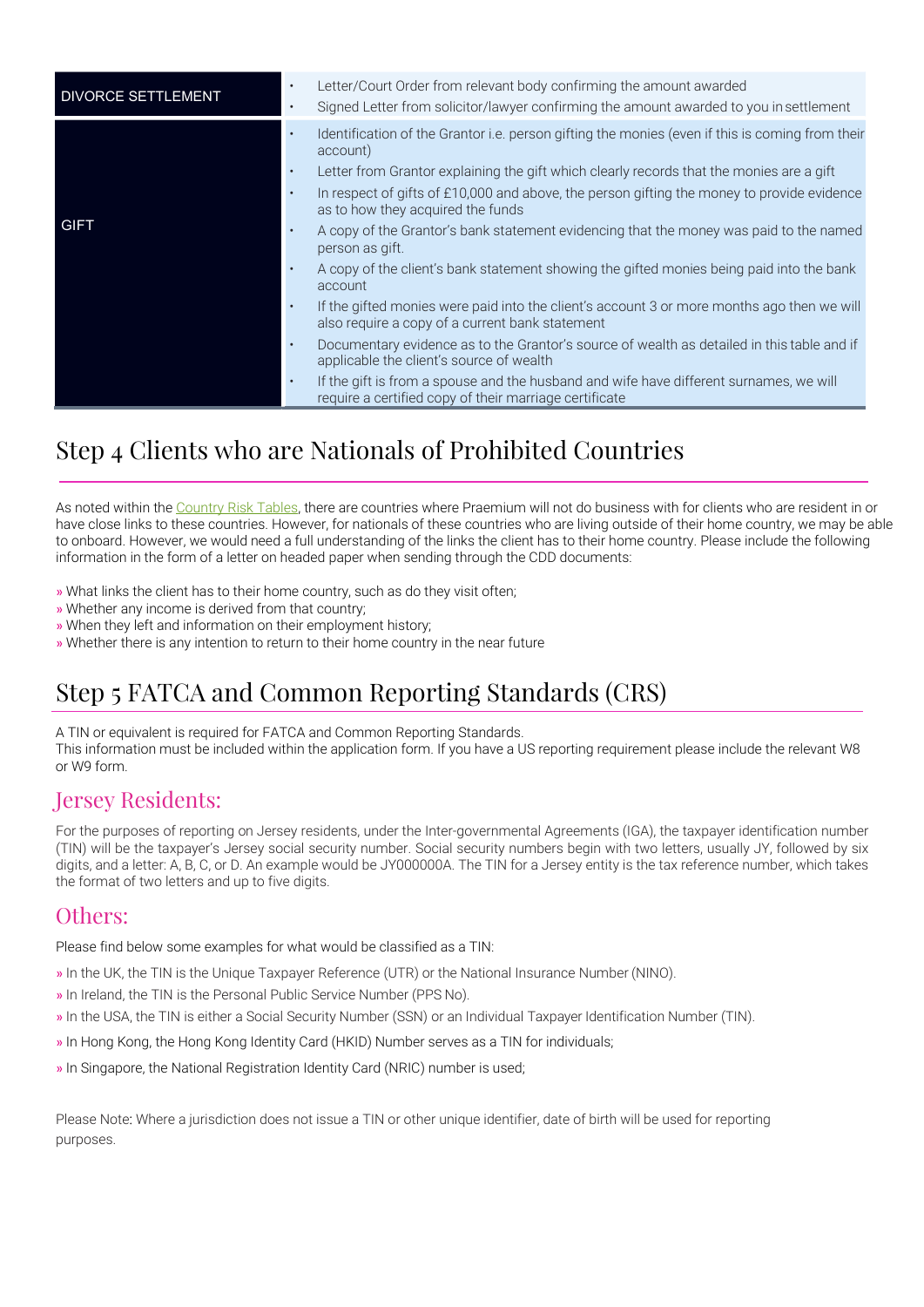# Step 6 - Send all documentation to Praemium

Once documentary evidence is gathered, please complete the following steps:

- 1. Complete application form identifying:
	- » tax domicile;
	- » country of residence;
	- » Taxpayer identification number;
	- » PEP status;
	- » SOF & SOW

,

2. Attach required identification documents, including verification of address, and evidence of SOF/SOW if required and if they are a national of a prohibited country, the letter on headed paper confirming the links to their home country. Include the relevant IRS tax forms (e.g. W8 or certain W9 forms), as appropriate.

3. Submit all paperwork to:

Praemium International Limited 3rd Floor, Salisbury House

1-9 Union Street St Helier Jersey JE2 3RF

Alternatively, if based in Middle East or Asia, you can send the documents to:

Unit 4, Level 3 Gate Village 8, PO Box 507343 DIFC, Dubai, UAE,

If you have any questions about the information contained in this document, please contact us as per below:

Phone: +44 (0)1534 765 450 Fax: +44(0)1534 765 459 Email: enquiries@praemiuminternational.com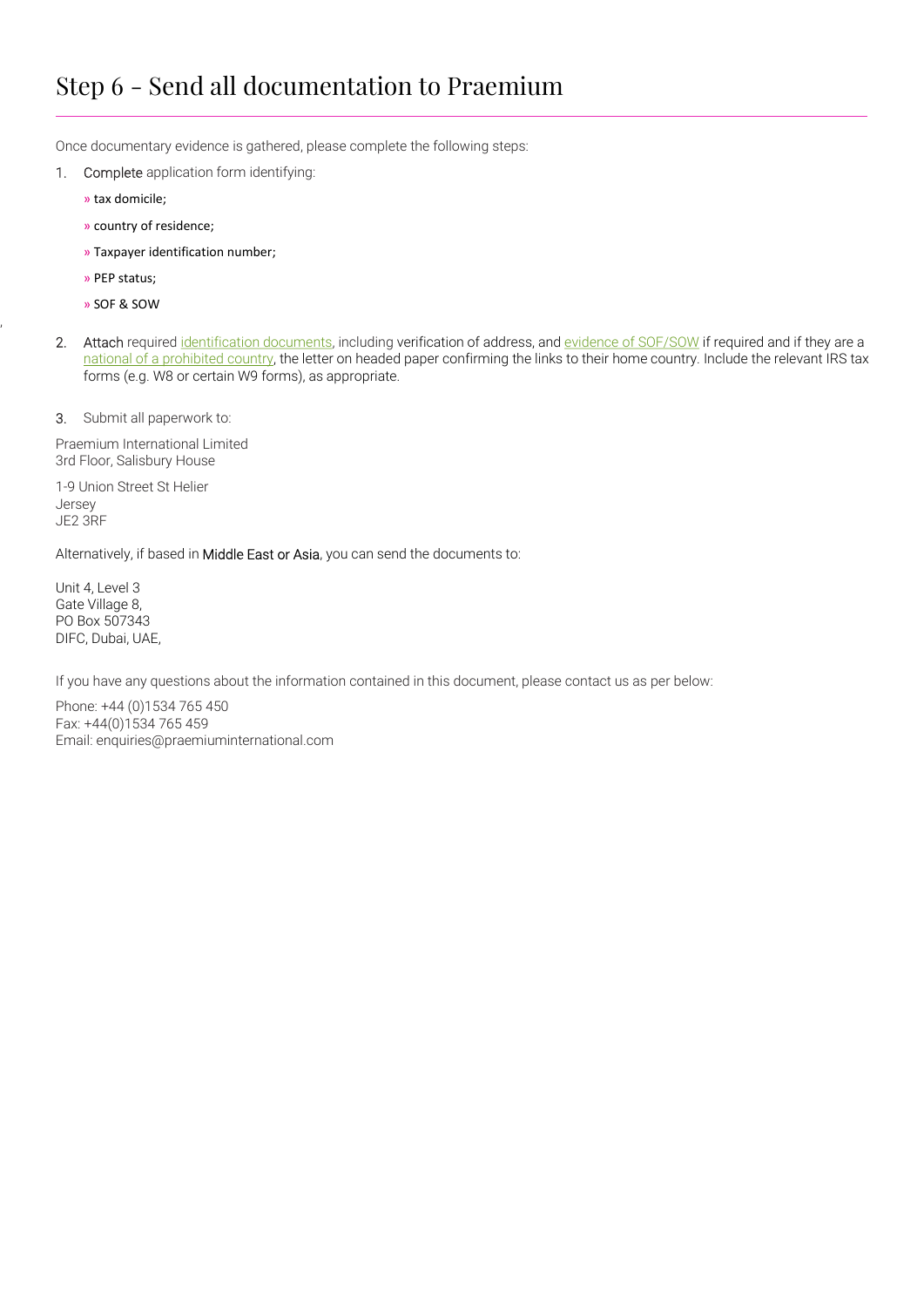## Appendix - Country Risk Ratings

The following risk rating tables have been established based on evaluations conducted by international bodies such as Transparency International and the Financial Action Task Force (FATF). The ratings tables should be used to assess whether a client has links (such as nationality, residency, business links) to a higher risk jurisdiction (risk category 2 or 3) which could prompt the need for enhanced due diligence.

Please contact us regarding any countries that are not on the list to obtain guidance on acceptability.

| Risk Category 1      |              |                                                 |                                                             |             |  |  |
|----------------------|--------------|-------------------------------------------------|-------------------------------------------------------------|-------------|--|--|
| Americas             | Asia Pacific |                                                 | Europe and Africa                                           |             |  |  |
| Canada               | Australia    | Gibraltar<br>Austria<br>Portugal                |                                                             |             |  |  |
| <b>United States</b> | Hong Kong    | Belgium                                         | South Africa<br>Ireland                                     |             |  |  |
|                      | Japan        | Channel Islands (Jersey,<br>Guernsey & Alderney | Isle of Man                                                 | Spain       |  |  |
|                      | New Zealand  | Denmark<br>Italy                                |                                                             | Sweden      |  |  |
|                      | Singapore    | Finland                                         | Luxembourg                                                  | Switzerland |  |  |
|                      |              | France                                          | Netherlands*<br>United Kingdom                              |             |  |  |
|                      |              | Germany                                         | Norway                                                      | <b>UAE</b>  |  |  |
|                      |              |                                                 | * excluding Aruba, Bonaire, Saga, St Eustatius & St Maarten |             |  |  |

| <b>Risk Category 2</b>           |                |                  |                    |                                      |                        |                               |               |  |
|----------------------------------|----------------|------------------|--------------------|--------------------------------------|------------------------|-------------------------------|---------------|--|
| Americas                         |                | Asia Pacific     |                    | Middle East &<br><b>North Africa</b> | Africa                 | Eastern Europe & Central Asia |               |  |
| Bermuda                          | St Lucia       | Fiji             | Solomon<br>Islands | Bahrain                              | <b>Botswana</b>        | Andorra                       | Latvia        |  |
| <b>Brazil</b>                    | St Vincent     | Korea (South)    | Sri Lanka          | Kuwait                               | Cape Verde             | Bulgaria                      | Liechtenstein |  |
| <b>British Virgin</b><br>Islands | Suriname       | Marshall Islands | Thailand           | Oman                                 | Ghana                  | Croatia                       | Lithuania     |  |
| Dominica                         | Turks & Caicos | Micronesia       | Vanuatu            | Qatar                                | Namibia                | Czech Republic                | Macedonia     |  |
| Guyana                           | Uruguay        | Mongolia         | Vietnam            |                                      | Sao Tome &<br>Principe | Cyprus                        | Monaco        |  |
| Puerto Rico                      |                | Nauru            |                    |                                      | Seychelles             | Estonia                       | Poland        |  |
|                                  |                |                  |                    |                                      |                        | Georgia                       | Slovakia      |  |
|                                  |                |                  |                    |                                      |                        | Iceland                       | Slovenia      |  |
|                                  |                |                  |                    |                                      |                        | Kazakhstan                    | Tunisia       |  |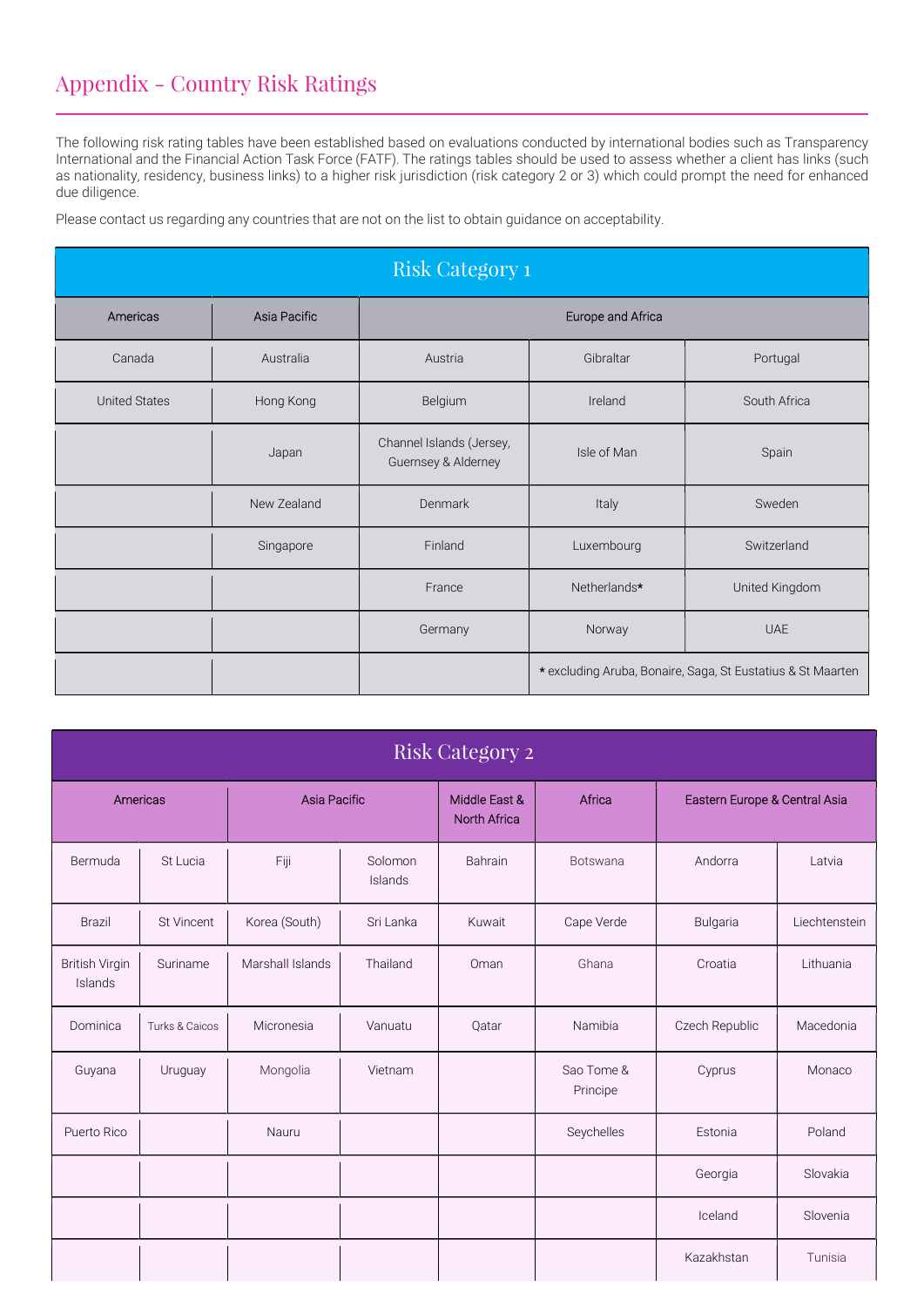| <b>Risk Category 3</b> |                      |                     |                     |                                      |                          |              |                                         |  |
|------------------------|----------------------|---------------------|---------------------|--------------------------------------|--------------------------|--------------|-----------------------------------------|--|
| Americas               |                      | <b>Asia Pacific</b> |                     | Middle East &<br><b>North Africa</b> | Sub-Saharan Africa       |              | Eastern Europe &<br><b>Central Asia</b> |  |
| Argentina              | El Salvador          | Bangladesh          | Maldives            | Algeria                              | Angola                   | Lesotho      | Azerbaijan                              |  |
| <b>Bahamas</b>         | Grenada              | Bhutan              | Nepal               | Chad                                 | Benin                    | Liberia      | Greece                                  |  |
| <b>Belize</b>          | Honduras             | <b>Brunei</b>       | Papua New<br>Guinea | Egypt                                | Cameroon                 | Madagascar   | Hungary                                 |  |
| <b>Bolivia</b>         | Mexico               | China               | Taiwan              | <b>Israel</b>                        | Comoros                  | Malawi       | Kosovo                                  |  |
| Chile                  | Paraguay             | India               | Tajikistan          | <b>Mauritius</b>                     | Congo Republic           | Mozambique   | Moldova                                 |  |
| Columbia               | Peru                 | Indonesia           | <b>Timor Leste</b>  | Saudi Arabia                         | Cote d'Ivoire            | Niger        | Romania                                 |  |
| Costa Rica             | Sint Maarten         | Kyrgyz Republic     | Turkmenistan        | West Bank /<br>Gaza                  | Djibouti                 | Nigeria      | Uzbekistan                              |  |
| Curacao                | St Kitts & Nevis     | Malaysia            |                     |                                      | <b>Equatorial Guinea</b> | Rwanda       |                                         |  |
| Dominican<br>Republic  | Trinidad &<br>Tobago |                     |                     |                                      | Eswatini<br>(Swaziland)  | Sierra Leone |                                         |  |
| Ecuador                |                      |                     |                     |                                      | Ethiopia                 | Tanzania     |                                         |  |
|                        |                      |                     |                     |                                      | Gabon                    | Togo         |                                         |  |
|                        |                      |                     |                     |                                      | Gambia                   | Tunisia      |                                         |  |
|                        |                      |                     |                     |                                      | Kenya                    | Zambia       |                                         |  |